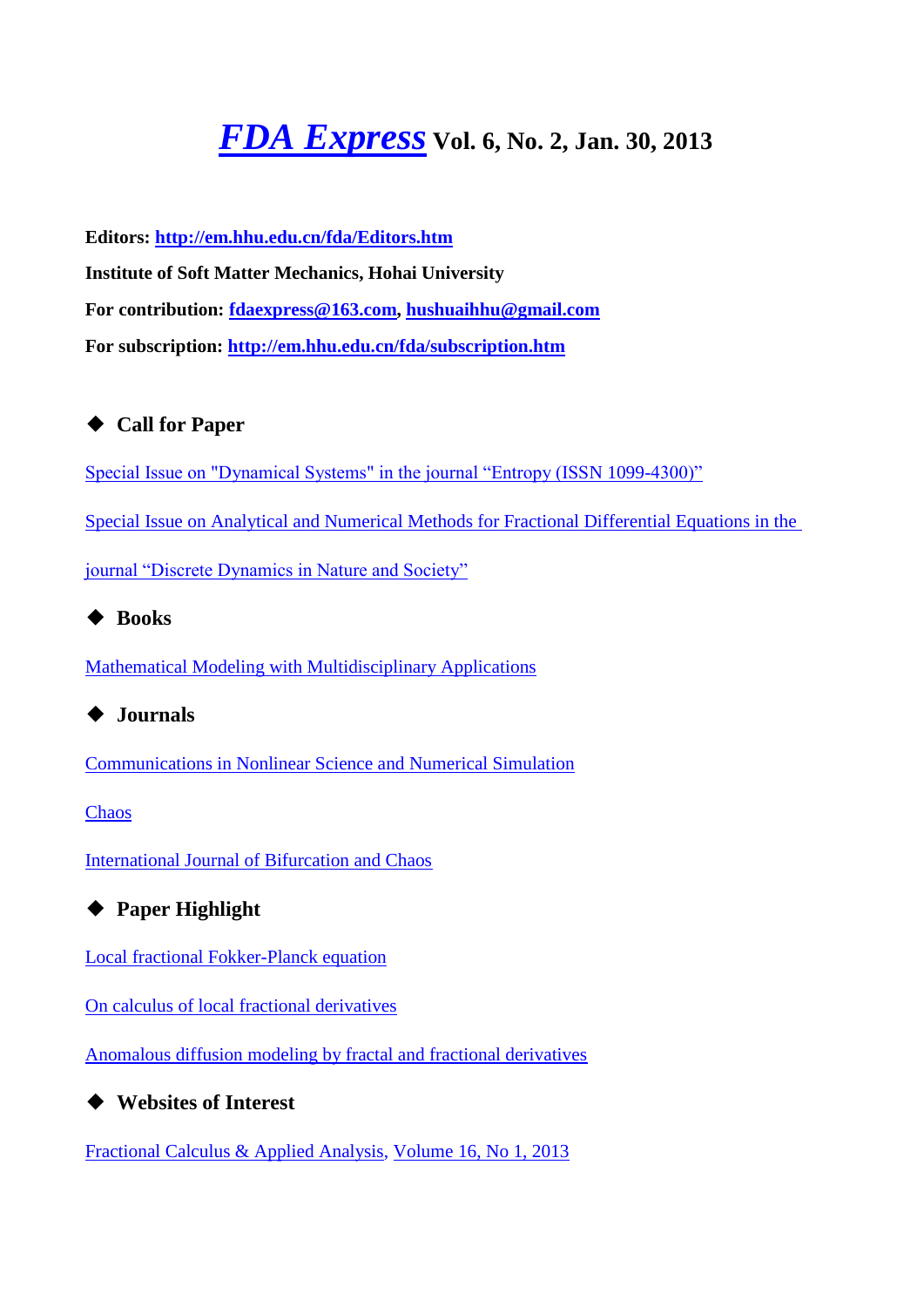# **Call for Paper**

------------------------------------------

==========================================================================

#### **Special Issue on "Dynamical Systems" in the journal "Entropy (ISSN 1099-4300)"**

(Contributed by Prof. J. A. Tenreiro Machado) [http://www.mdpi.com/journal/entropy/special\\_issues/dynamical\\_systems](http://www.mdpi.com/journal/entropy/special_issues/dynamical_systems)

#### **Call for Papers**

Complex systems are pervasive in many area of science and we find them everyday and everywhere. Examples include financial markets, highway transportation networks, telecommunication networks, world and country economies, social networks, immunological systems, living organisms, computational systems and electrical and mechanical structures. Complex systems are often composed of large number of interconnected and interacting entities exhibiting much richer global scale dynamics than they could be inferred from the properties and behaviour of individual entities. Complex systems are studied in many areas of natural sciences, social sciences, engineering and mathematical sciences.

The special issue focuses on original and new research results on systems dynamics in science and engineering. Manuscripts in complex dynamical systems, nonlinearity, chaos and fractional dynamics in the thermodynamics or information processing perspectives are solicited. We welcome submissions addressing novel issues as well as those on more specific topics illustrating the broad impact of entropy-based techniques in complexity, nonlinearity and fractionality.

Specific topics of interest include (but are not limited to):

- Complex dynamics
- Nonlinear dynamical systems
- Advanced control systems
- Fractional calculus and its applications
- Chemical dynamics
- Economical dynamics and predictions
- Dynamical systems synchronization
- Biological systems and bioinformatics
- Nonlinear waves and acoustics
- Image and signal processing

#### **Guest Editor: J. A. Tenreiro Machado**

#### **Submission**

Manuscripts should be submitted online at www.mdpi.com by registering and logging in to this website. Once you are registered, click here to go to the submission form. Manuscripts can be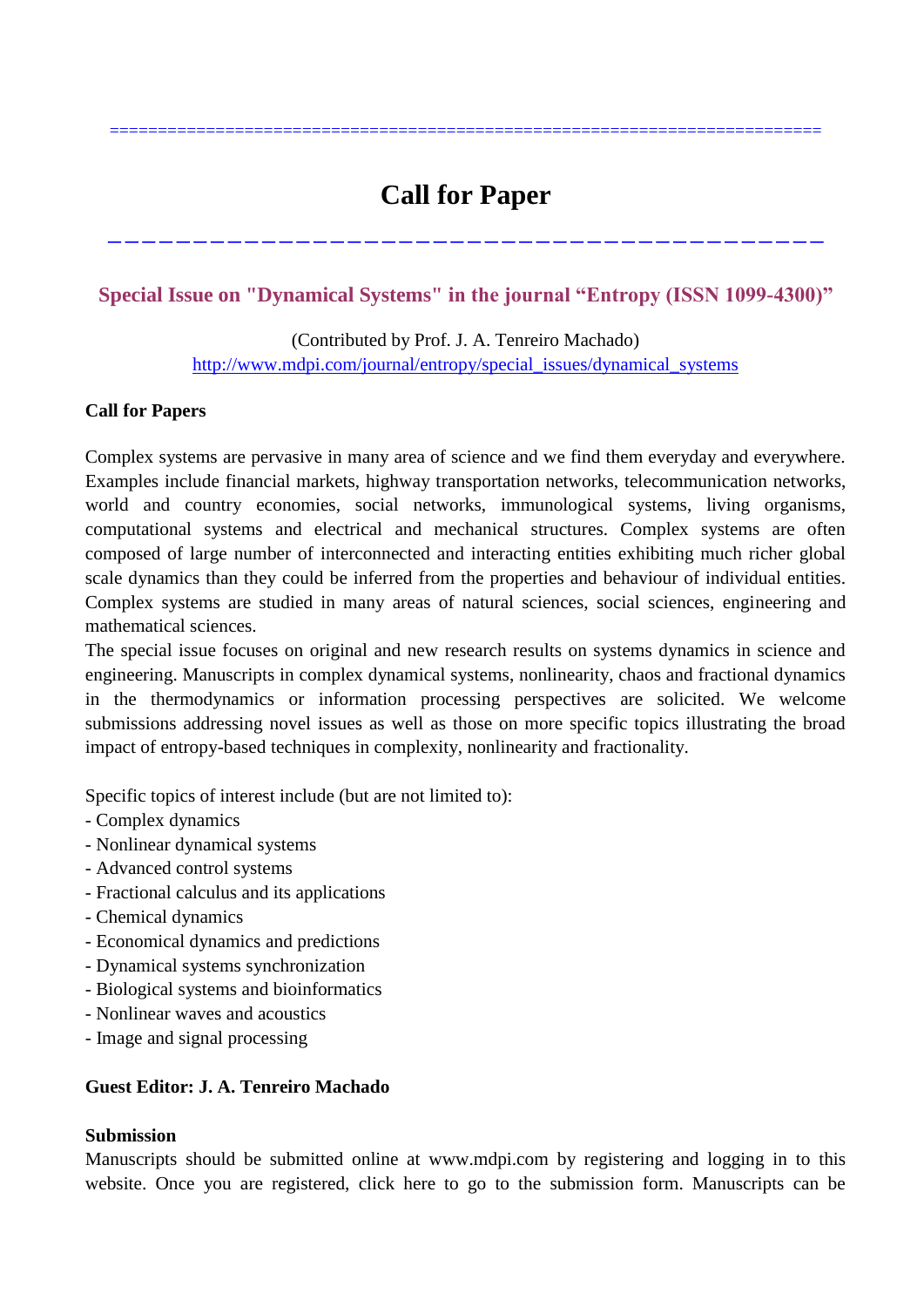submitted until the deadline. Papers will be published continuously (as soon as accepted) and will be listed together on the special issue website. Research articles, review articles as well as communications are invited. For planned papers, a title and short abstract (about 100 words) can be sent to the Editorial Office for announcement on this website.

Submitted manuscripts should not have been published previously, nor be under consideration for publication elsewhere (except conference proceedings papers). All manuscripts are refereed through a peer-review process. A guide for authors and other relevant information for submission of manuscripts are available on the Instructions for Authors page. Entropy is an international peer-reviewed Open Access monthly journal published by MDPI.

Please visit the Instructions for Authors page before submitting a manuscript. The Article Processing Charge (APC) for publication in this open access journal is 1200 CHF (Swiss Francs).

[\[Back\]](file:///C:/Users/SHUAI/AppData/Local/Microsoft/Windows/Temporary%20Internet%20Files/FrontPageTempDir/pvw6.htm%231)

------------------------------------------

## **Special Issue on Analytical and Numerical Methods for Fractional Differential Equations**

**In the journal "Discrete Dynamics in Nature and Society"**

(Contributed by Prof. Ferhan M. Atici)

<http://mts.hindawi.com/submit/journals/ddns/anmfd/>

#### **Call for Papers**

The origin of derivatives of fractional order goes back to Leibnitz (1695) when he replied to a letter from L'Hopital asking "what is the meaning of dny/dxn when  $n = 1/2$ ?". Since then many renowned mathematicians contributed to the development of the theory of Fractional Calculus, which should be understood as the study of differential equations depending on derivatives of arbitrary order. Nowadays this theory is no longer regarded as a mathematical curiosity. Perhaps the main reason for that is the fact that many researchers started to model real-world phenomena using fractional derivatives, mainly, problems that have memory.

The difficulty that one faces when trying to solve differential equations explicitly is well known. Unfortunately things do not get better when we use fractional derivatives instead of classical derivatives on an equation. Moreover, the nonlocal character of fractional derivatives imposes new challenges for numerical analysts working within this field.

We invite scientists to contribute original research articles that seek to explore differential or difference equations of fractional order. Equations that can be applied to some real world problems are particularly welcome. Potential topics include, but are not limited to:

- Existence and uniqueness results for fractional differential/difference equations
- Qualitative properties for solutions of fractional differential/difference equations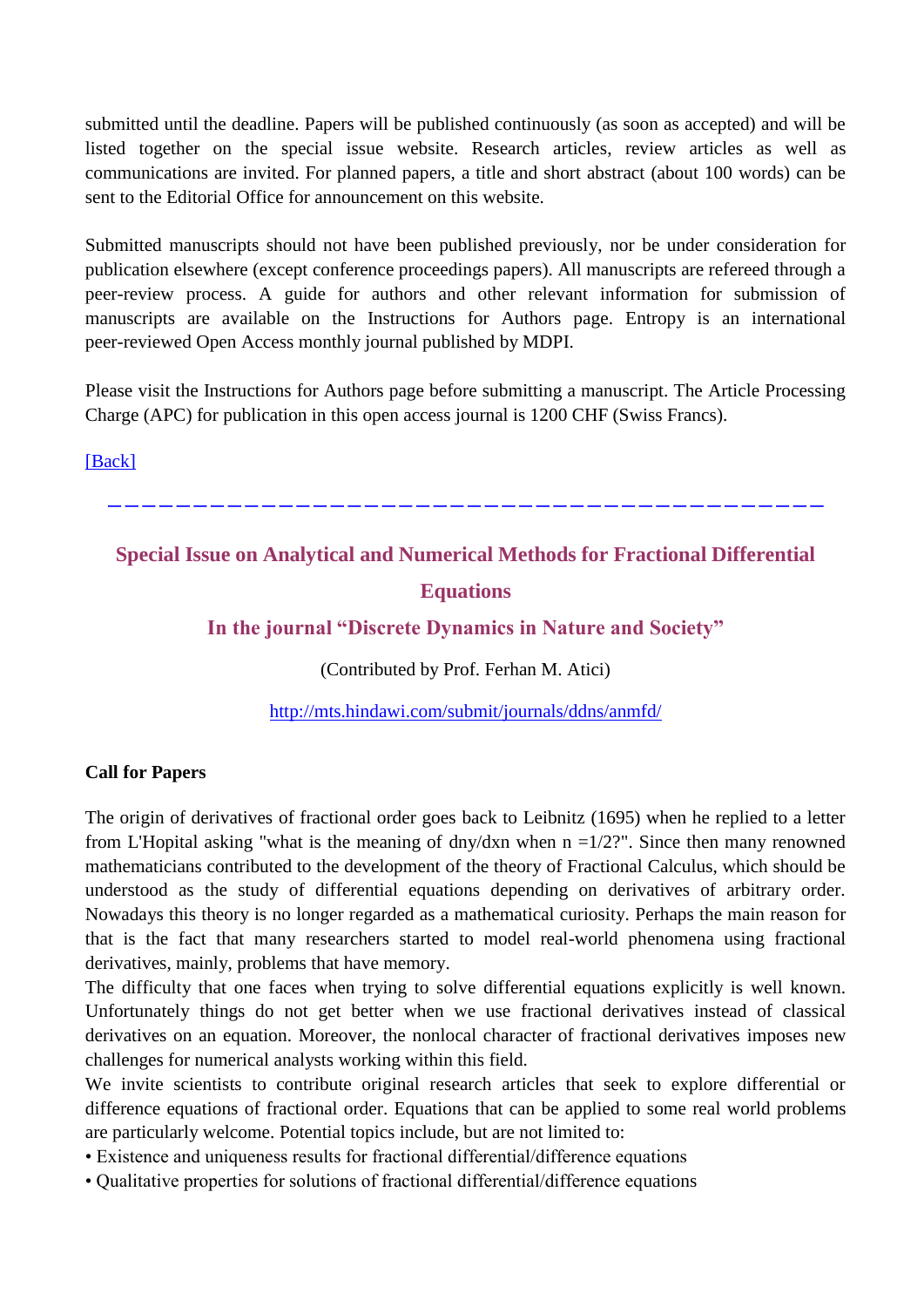- Modeling with discrete or continuous fractional derivatives
- Numerical methods for ordinary or partial fractional differential equations

Before submission authors should carefully read over the journal's Author Guidelines, which are located at http://www.hindawi.com/journals/ddns/guidelines/. Prospective authors should submit an electronic copy of their complete manuscript through the journalManuscript Tracking System at <http://mts.hindawi.com/submit/journals/ddns/anmfd/> according to the following timetable:

**Manuscript Due: Friday, 7 June 2013 First Round of Reviews: Friday, 30 August 2013 Publication Date: Friday, 25 October 2013**

Lead Guest Editor

Rui A. C. Ferreira, Department of Mathematics, Lusophone University of Humanities and Technologies, Lisbon, Portugal; [ruiacferreira@ulusofona.pt](mailto:ruiacferreira@ulusofona.pt)

Guest Editors

Pedro R. S. Antunes, Department of Mathematics, Lusophone University of Humanities and Technologies, Lisbon, Portugal; [pant@cii.fc.ul.pt](mailto:pant@cii.fc.ul.pt)

Ferhan Atici, Department of Mathematics, Western Kentucky University, Bowling Green, KY, USA; [ferhan.atici@wku.edu](mailto:ferhan.atici@wku.edu)

Cecile Piret, Applied Mechanics Division, Université Catholique de Louvain, Louvain, Belgium; [cecile.piret@uclouvain.be](mailto:cecile.piret@uclouvain.be)

[\[Back\]](file:///C:/Users/SHUAI/AppData/Local/Microsoft/Windows/Temporary%20Internet%20Files/FrontPageTempDir/pvw6.htm%231)

==========================================================================

### **Books**

------------------------------------------

#### **Mathematical Modeling with Multidisciplinary Applications**

Xin-She Yang

#### **Book Description**

Features mathematical modeling techniques and real-world processes with applications in diverse fields. **Mathematical Modeling with Multidisciplinary Applications** details the interdisciplinary nature of mathematical modeling and numerical algorithms. The book combines a variety of applications from diverse fields to illustrate how the methods can be used to model physical processes, design new products, find solutions to challenging problems, and increase competitiveness in international markets.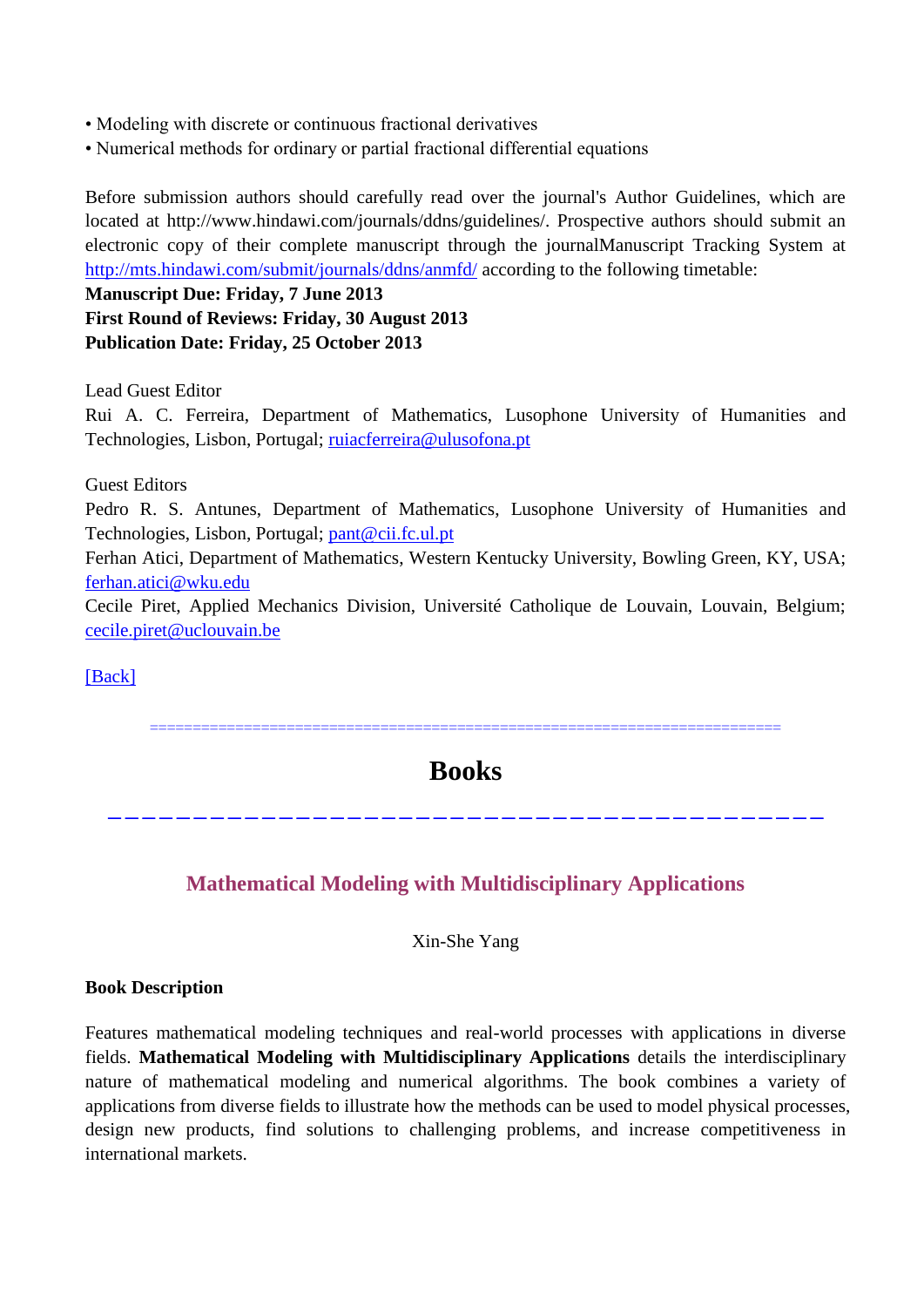Written by leading scholars and international experts in the field, the book presents new and emerging topics in areas including finance and economics, theoretical and applied mathematics, engineering and machine learning, physics, chemistry, ecology, and social science. In addition, the book thoroughly summarizes widely used mathematical and numerical methods in mathematical modeling and features:

• Diverse topics such as partial differential equations (PDEs), fractional calculus, inverse problems by ordinary differential equations (ODEs), semigroups, decision theory, risk analysis, Bayesian estimation, nonlinear PDEs in financial engineering, perturbation analysis, and dynamic system modeling

• Case studies and real-world applications that are widely used for current mathematical modeling courses, such as the green house effect and Stokes flow estimation

• Comprehensive coverage of a wide range of contemporary topics, such as game theory, statistical models, and analytical solutions to numerical methods

• Examples, exercises with select solutions, and detailed references to the latest literature to solidify comprehensive learning

• New techniques and applications with balanced coverage of PDEs, discrete models, statistics, fractional calculus, and more

#### [\[Back\]](file:///C:/Users/SHUAI/AppData/Local/Microsoft/Windows/Temporary%20Internet%20Files/FrontPageTempDir/pvw6.htm%231)

==========================================================================

## **Journals**

------------------------------------------

#### **[Communications in Nonlinear Science and Numerical Simulation](http://www.sciencedirect.com/science/journal/10075704)**

Volume 18, Issue 6

#### **Articles**

#### **Mathematical Methods**

[A new numerical algorithm to solve fractional differential equations based on operational matrix of](http://www.sciencedirect.com/science/article/pii/S1007570412004972)  [generalized hat functions](http://www.sciencedirect.com/science/article/pii/S1007570412004972)

Manoj P. Tripathi, Vipul K. Baranwal, Ram K. Pandey, Om P. Singh

[Group classification for equations of thermodiffusion in binary mixture](http://www.sciencedirect.com/science/article/pii/S1007570412004960) Irina V. Stepanova

[A composite Chebyshev finite difference method for nonlinear optimal control problems](http://www.sciencedirect.com/science/article/pii/S1007570412004959) H.R. Marzban, S.M. Hoseini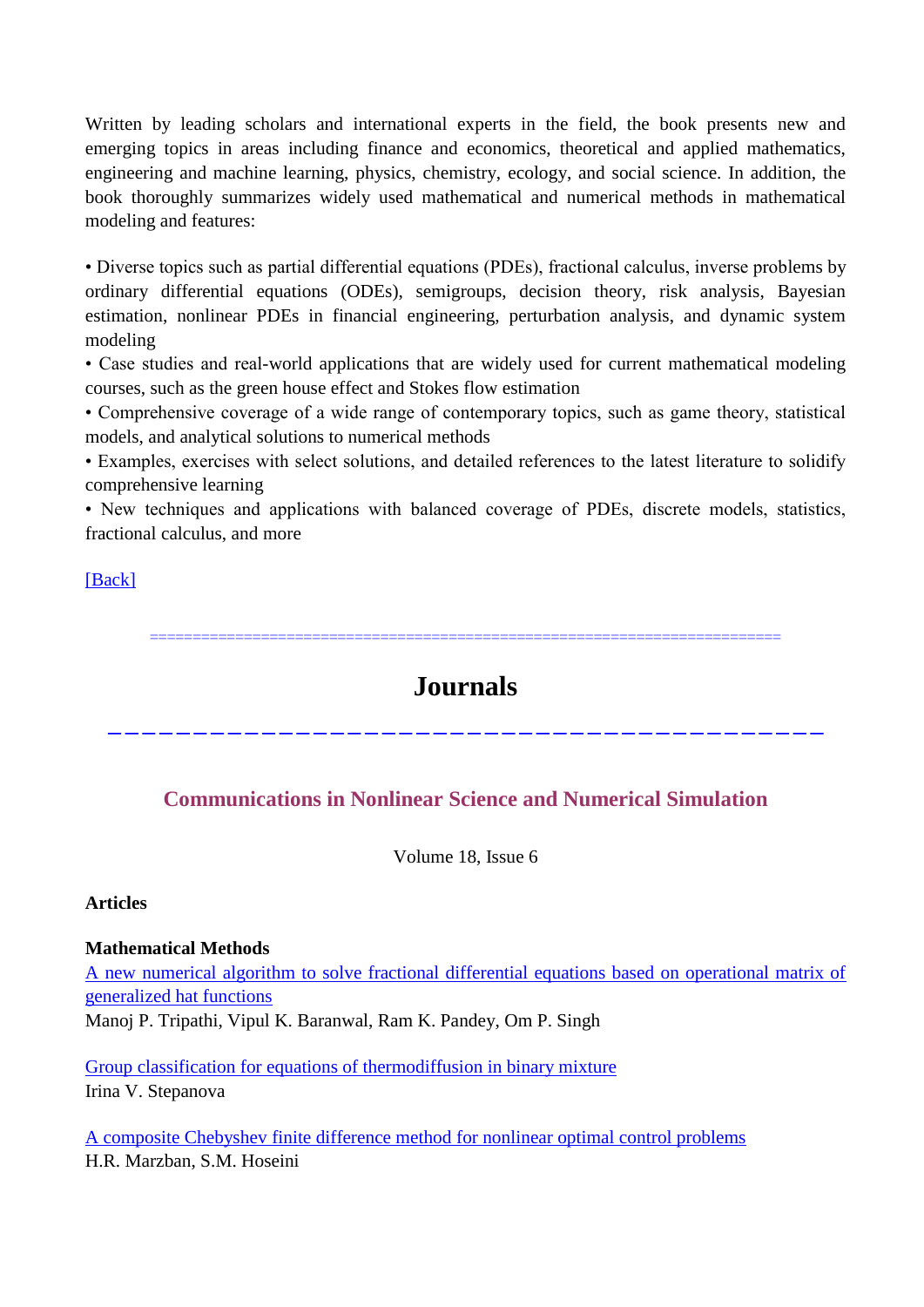[Existence and uniqueness of solutions for the nonlinear impulsive fractional differential equations](http://www.sciencedirect.com/science/article/pii/S1007570412004935) Zhenhai Liu, Xiuwen Li

[Algebraic operator method for the construction of solitary solutions to nonlinear differential](http://www.sciencedirect.com/science/article/pii/S1007570412004923)  [equations](http://www.sciencedirect.com/science/article/pii/S1007570412004923) Zenonas Navickas, Liepa Bikulciene, Maido Rahula, Minvydas Ragulskis

[Direct linearization of the nonisospectral Kadomtsev–Petviashvili equation](http://www.sciencedirect.com/science/article/pii/S1007570412004765) Wei Feng, Songlin Zhao, Jianbing Zhang

[The uniqueness of positive solution for a singular fractional differential system involving derivatives](http://www.sciencedirect.com/science/article/pii/S1007570412004157) Xinguang Zhang, Lishan Liu, Yonghong Wu

#### **Nonlinear Waves and Solitons**

[Observation of two soliton propagation in an erbium doped inhomogeneous lossy fiber with phase](http://www.sciencedirect.com/science/article/pii/S1007570412004777)  [modulation](http://www.sciencedirect.com/science/article/pii/S1007570412004777) M.S. Mani Rajan, A. Mahalingam, A. Uthayakumar, K. Porsezian

#### **Chaos and Complexity**

[Chaotic maps-based password-authenticated key agreement using smart cards](http://www.sciencedirect.com/science/article/pii/S1007570412004698) Cheng Guo, Chin-Chen Chang

[Time domain simulation of Li-ion batteries using non-integer order equivalent electrical circuit](http://www.sciencedirect.com/science/article/pii/S1007570412002936) D. Riu, M. Montaru, Y. Bultel

[\[Back\]](file:///C:/Users/SHUAI/AppData/Local/Microsoft/Windows/Temporary%20Internet%20Files/FrontPageTempDir/pvw6.htm%231)

------------------------------------------

#### **[Chaos](http://chaos.aip.org/resource/1/chaoeh)**

Volume 23, Issue 1

#### **REGULAR ARTICLES**

[Chaotic dynamics of a frequency-modulated microwave oscillator with time-delayed feedback](http://chaos.aip.org/resource/1/chaoeh/v23/i1/p013101_s1) Hien Dao, John C. Rodgers, and Thomas E. Murphy

[Controlling phase multistability in coupled period-doubling oscillators](http://chaos.aip.org/resource/1/chaoeh/v23/i1/p013102_s1) A. V. Shabunin

[Influence of chaotic synchronization on mixing in the phase space of interacting systems](http://chaos.aip.org/resource/1/chaoeh/v23/i1/p013103_s1) Sergey V. Astakhov, Anton Dvorak, and Vadim S. Anishchenko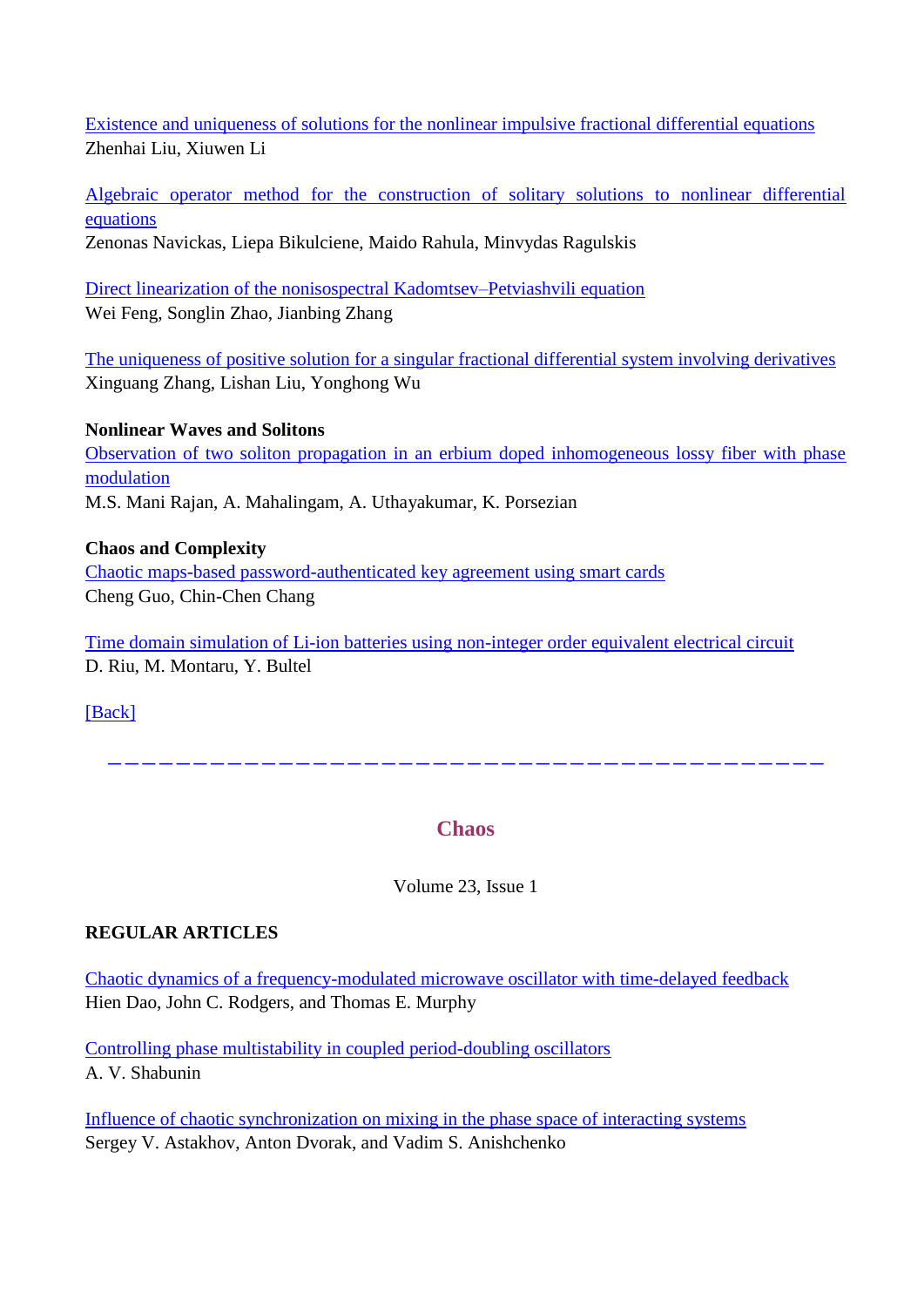[Spectral coarse graining for random walks in bipartite networks](http://chaos.aip.org/resource/1/chaoeh/v23/i1/p013104_s1) Yang Wang, An Zeng, Zengru Di, and Ying Fan

[On the existence and multiplicity of one-dimensional solid particle attractors in time-dependent](http://chaos.aip.org/resource/1/chaoeh/v23/i1/p013105_s1)  [Rayleigh-Bénard convection](http://chaos.aip.org/resource/1/chaoeh/v23/i1/p013105_s1) Marcello Lappa

[Topological field theory of dynamical systems. II](http://chaos.aip.org/resource/1/chaoeh/v23/i1/p013108_s1) Igor V. Ovchinnikov

[The estimation of neurotransmitter release probability in feedforward neuronal network based on](http://chaos.aip.org/resource/1/chaoeh/v23/i1/p013109_s1)  [adaptive synchronization](http://chaos.aip.org/resource/1/chaoeh/v23/i1/p013109_s1) Ming Xue, Jiang Wang, Chenhui Jia, Haitao Yu, Bin Deng, Xile Wei, and Yanqiu Che

[Lévy noise induced switch in the gene transcriptional regulatory system](http://chaos.aip.org/resource/1/chaoeh/v23/i1/p013110_s1) Yong Xu, Jing Feng, JuanJuan Li, and Huiqing Zhang

[\[Back\]](file:///C:/Users/SHUAI/AppData/Local/Microsoft/Windows/Temporary%20Internet%20Files/FrontPageTempDir/pvw6.htm%231)

------------------------------------------

### **[International Journal of Bifurcation and Chaos](http://www.worldscientific.com/worldscinet/ijbc)**

Volume: 22, Number: 12

#### **Tutorials and Reviews**

[CHAOTIC ORBITS IN A PLANAR THREE-CENTER PROBLEM OF SLIGHTLY NEGATIVE](http://www.worldscientific.com/doi/abs/10.1142/S0218127412300406)  **[ENERGY](http://www.worldscientific.com/doi/abs/10.1142/S0218127412300406)** 

Li-Chin Yeh, Yi-Chiuan Chen, Ing-Guey Jiang

[CUTTING AND SHUFFLING A LINE SEGMENT: MIXING BY INTERVAL EXCHANGE](http://www.worldscientific.com/doi/abs/10.1142/S0218127412300418)  [TRANSFORMATIONS](http://www.worldscientific.com/doi/abs/10.1142/S0218127412300418)

Marissa K. Krotter, Ivan C. Christov, Julio M. Ottino, Richard M. Lueptow

[ANALYSIS OF GRAIN-SCALE MEASUREMENTS OF SAND USING KINEMATICAL](http://www.worldscientific.com/doi/abs/10.1142/S021812741230042X)  [COMPLEX NETWORKS](http://www.worldscientific.com/doi/abs/10.1142/S021812741230042X)

David M. Walker, Antoinette Tordesillas, Sebastian Pucilowski, Qun Lin, Amy L. Rechenmacher,Sara Abedi

[CONVENTIONAL AND EXTENDED TIME-DELAYED FEEDBACK CONTROLLED](http://www.worldscientific.com/doi/abs/10.1142/S0218127412300443)  [ZERO-CROSSING DIGITAL PHASE LOCKED LOOP](http://www.worldscientific.com/doi/abs/10.1142/S0218127412300443)

Tanmoy Banerjee, B. C. Sarkar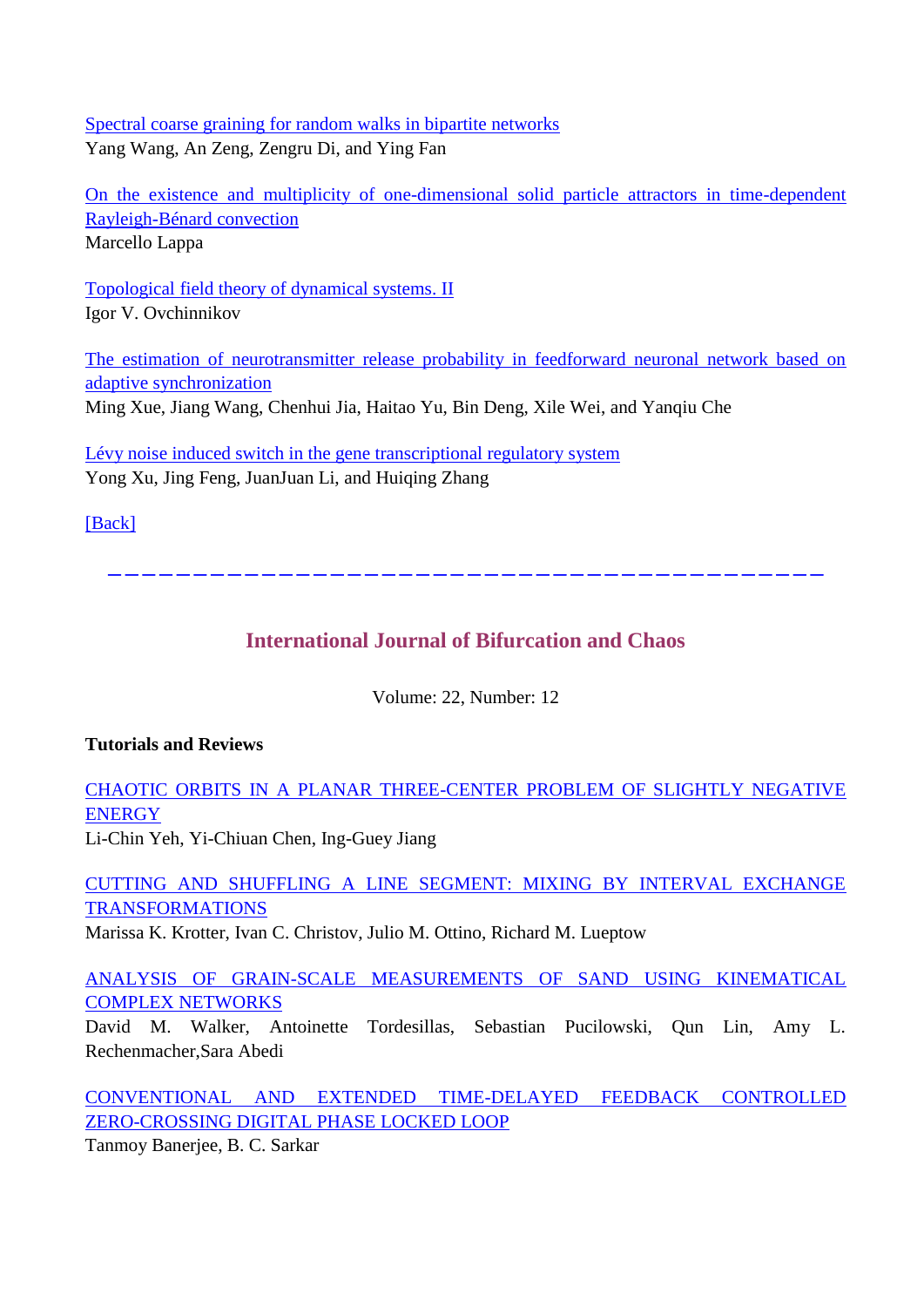#### **Papers**

[STEADY-STATE, HOPF AND STEADY-STATE-HOPF BIFURCATIONS IN DELAY](http://www.worldscientific.com/doi/abs/10.1142/S0218127412502860)  [DIFFERENTIAL EQUATIONS WITH APPLICATIONS TO A DAMPED HARMONIC](http://www.worldscientific.com/doi/abs/10.1142/S0218127412502860)  [OSCILLATOR WITH DELAY FEEDBACK](http://www.worldscientific.com/doi/abs/10.1142/S0218127412502860)

Yongli Song, Jiao Jiang

[GENERATION OF AN EIGHT-WING CHAOTIC ATTRACTOR FROM QI 3-D FOUR-WING](http://www.worldscientific.com/doi/abs/10.1142/S0218127412502872)  [CHAOTIC SYSTEM](http://www.worldscientific.com/doi/abs/10.1142/S0218127412502872)

Guoyuan Qi, Zhonglin Wang, Yanling Guo

[GEOMETRIC LIFT OF PATHS OF HAMILTONIAN EQUILIBRIA AND HOMOCLINIC](http://www.worldscientific.com/doi/abs/10.1142/S021812741250304X)  **[BIFURCATION](http://www.worldscientific.com/doi/abs/10.1142/S021812741250304X)** [THOMAS J. BRIDGES](http://www.worldscientific.com/action/doSearch?action=runSearch&type=advanced&result=true&prevSearch=%2Bauthorsfield%3A(BRIDGES%2C+THOMAS+J.))

[BIFURCATIONS AND EXACT TRAVELING WAVE SOLUTIONS OF THE GENERALIZED](http://www.worldscientific.com/doi/abs/10.1142/S0218127412503051)  [TWO-COMPONENT CAMASSA–HOLM EQUATION](http://www.worldscientific.com/doi/abs/10.1142/S0218127412503051) Jibin Li, Zhijun Qiao

[BIFURCATION ANALYSIS OF THE QUASI-PERIODIC SOLUTION WITH THREE-PHASE](http://www.worldscientific.com/doi/abs/10.1142/S0218127412503087)  [SYNCHRONIZED ENVELOPES IN A RING OF THREE-COUPLED, BISTABLE](http://www.worldscientific.com/doi/abs/10.1142/S0218127412503087)  **[OSCILLATORS](http://www.worldscientific.com/doi/abs/10.1142/S0218127412503087)** 

Kyohei Kamiyama, Motomasa Komuro, Tetsuro Endo

[SUPERCRITICAL PITCHFORK BIFURCATION OF THE QUASI-PERIODIC SWITCHING](http://www.worldscientific.com/doi/abs/10.1142/S0218127412503099)  [SOLUTION IN A RING OF SIX-COUPLED, BISTABLE OSCILLATORS](http://www.worldscientific.com/doi/abs/10.1142/S0218127412503099)

Kyohei Kamiyama, Motomasa Komuro, Tetsuro Endo

[\[Back\]](file:///C:/Users/SHUAI/AppData/Local/Microsoft/Windows/Temporary%20Internet%20Files/FrontPageTempDir/pvw6.htm%231)

========================================================================

# **Paper Highlight**

-----------------------------------------

### **Local fractional Fokker-Planck equation**

Kiran M. Kolwankar and Anil D. Gangal

**Publication information:** Kiran M. Kolwankar and Anil D. Gangal. Local fractional Fokker-Planck equation, Phys. Rev. Lett. 80, 214-217 (1998). [http://link.springer.com/article/10.1023%2FA%3A1013378221617?LI=true](http://link.springer.com/article/10.1023/A:1013378221617?LI=true)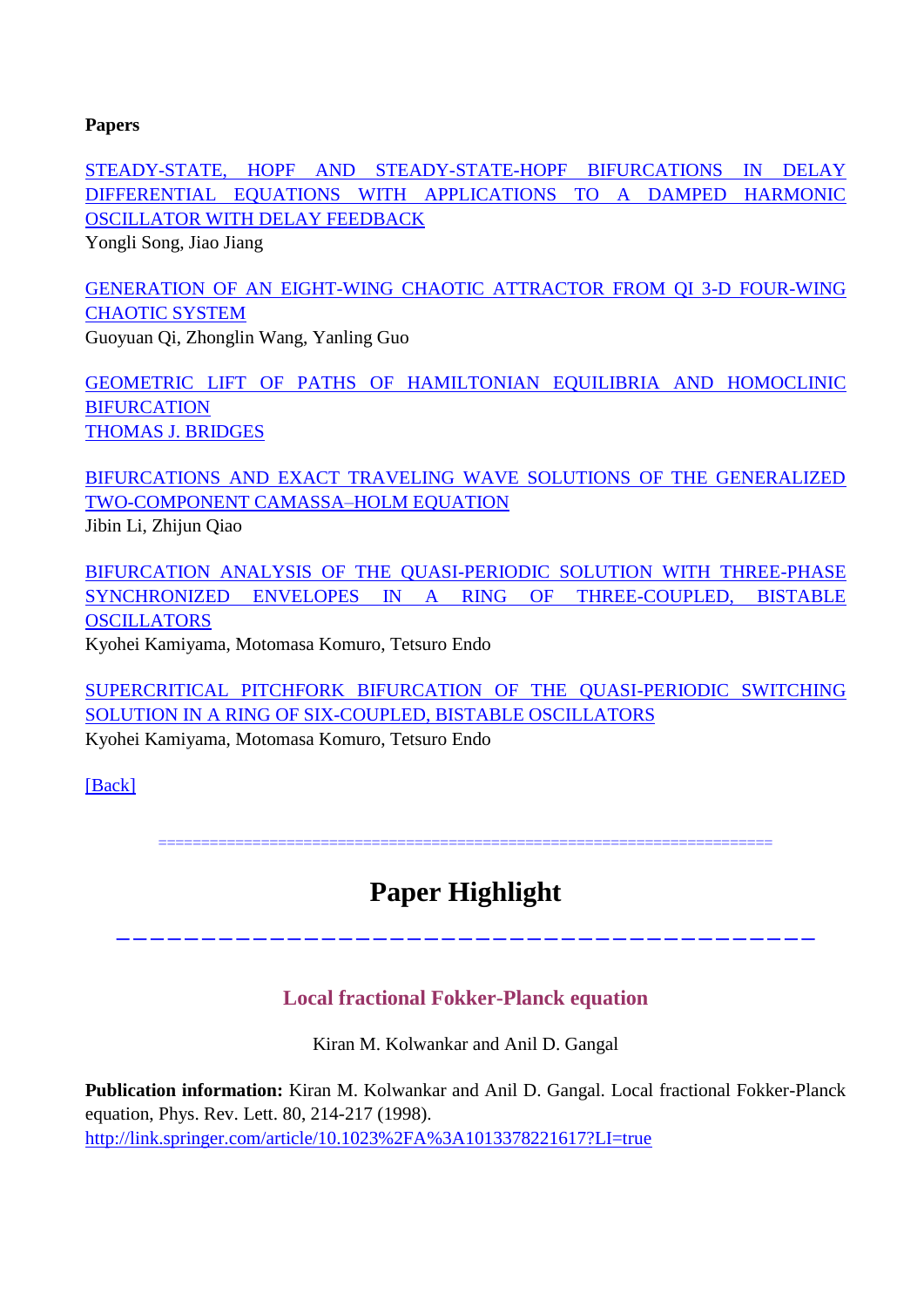#### **Abstract**

We propose a new class of differential equations, which we call local fractional differential equations. They involve local fractional derivatives and appear to be suitable to deal with phenomena taking place in fractal space and time. A local fractional analog of the Fokker-Planck equation has been derived starting from the Chapman-Kolmogorov condition. We solve the equation with a specific choice of the transition probability and show how subdiffusive behavior can arise.

[\[Back\]](file:///C:/Users/SHUAI/AppData/Local/Microsoft/Windows/Temporary%20Internet%20Files/FrontPageTempDir/pvw6.htm%231)

#### **On calculus of local fractional derivatives**

-----------------------------------------

A. Babakhani, Varsha Daftardar-Gejji

**Publication information:** A. Babakhani, Varsha Daftardar-Gejji. On calculus of local fractional derivatives, Journal of Mathematical Analysis and Applications, 270 (1), 66–79 (2002). <http://www.sciencedirect.com/science/article/pii/S0022247X02000483>

#### **Abstract**

Local fractional derivative (LFD) operators have been introduced in the recent literature (Chaos 6 (1996) 505–513). Being local in nature these derivatives have proven useful in studying fractional differentiability properties of highly irregular and nowhere differentiable functions. In the present paper we prove Leibniz rule, chain rule for LFD operators. Generalization of directional LFD and multivariable fractional Taylor series to higher orders have been presented.

[\[Back\]](file:///C:/Users/SHUAI/AppData/Local/Microsoft/Windows/Temporary%20Internet%20Files/FrontPageTempDir/pvw6.htm%231)

**Anomalous diffusion modeling by fractal and fractional derivatives**

-----------------------------------------

Wen Chen, HongGuang Sun, Xiaodi Zhang, Dean Korosak

**Publication information:** Wen Chen, HongGuang Sun, Xiaodi Zhang, Dean Korosak. Anomalous diffusion modeling by fractal and fractional derivatives. Computers and Mathematics with Applications, 2010, 59 (5): 1754-1758.

<http://www.sciencedirect.com/science/article/pii/S0898122109005525>

#### **Abstract**

This paper makes an attempt to develop a fractal derivative model of anomalous diffusion. We also derive the fundamental solution of the fractal derivative equation for anomalous diffusion, which characterizes a clear power law. This new model is compared with the corresponding fractional derivative model in terms of computational efficiency, diffusion velocity, and heavy tail property. The merits and distinctions of these two models of anomalous diffusion are then summarized.